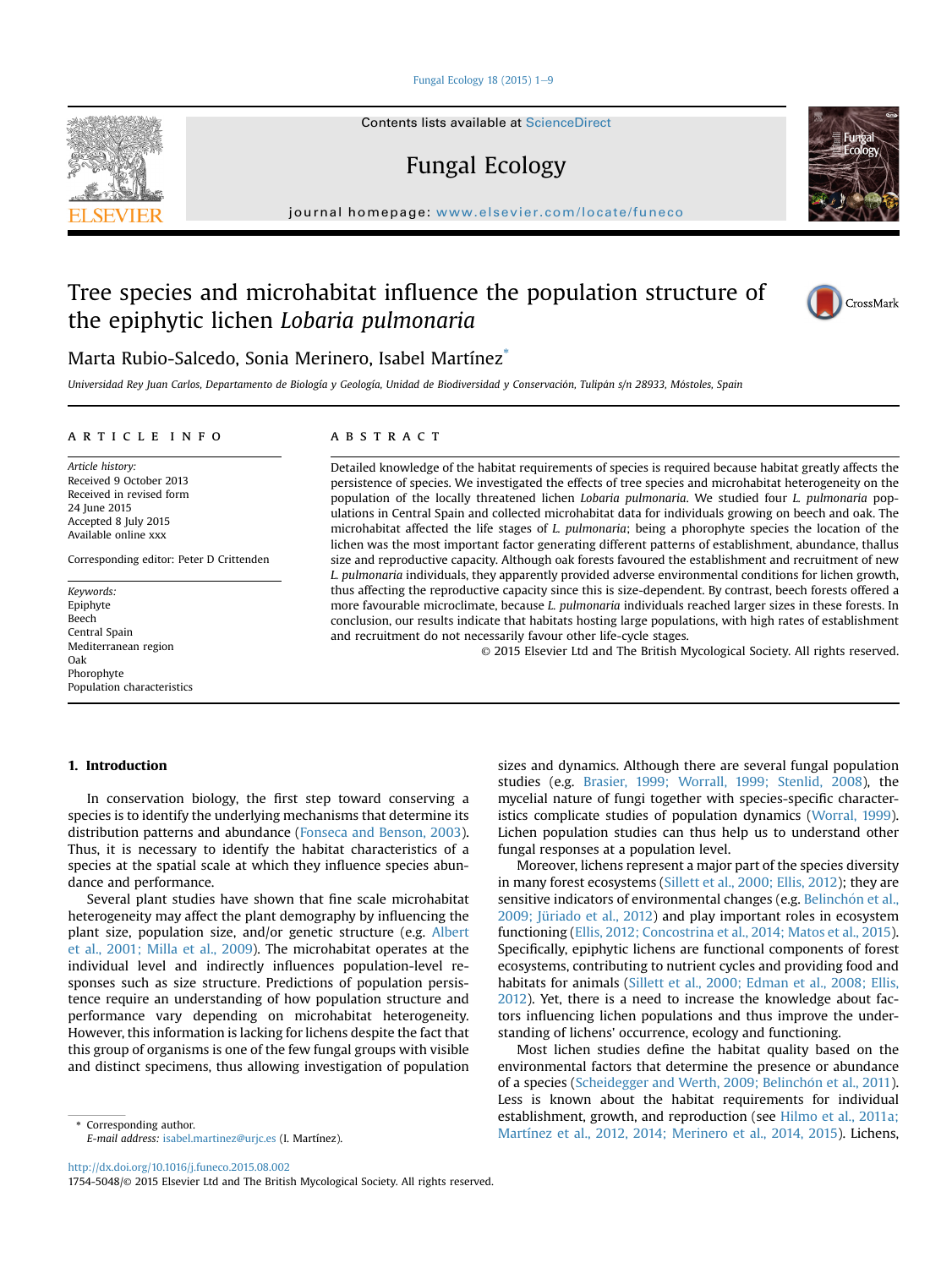especially those species confined to old forests, are sensitive to habitat changes (Belinchón et al., 2009, 2011; Otálora et al., 2011) and respond to minor differences in the habitat structure or to specialized microhabitats ([Jüriado et al., 2011, 2012\)](#page-8-0). Thus, finer resolution habitat studies are required to understand the habitat components that affect the selection of sites, as well as habitatspecific establishment, growth, and reproductive capacity.

Lobaria pulmonaria is a widespread epiphytic lichen frequently used as a model organism in ecological studies (e.g. [Gu et al., 2001;](#page-7-0) Werth et al., 2007; Belinchón et al., 2009; Jüriado et al., 2012; [Merinero et al., 2015\)](#page-7-0). It is susceptible to changes in forest structure (e.g. [Gauslaa et al., 2006; Edman et al., 2008\)](#page-7-0) and has been described as an indicator species of long ecological continuity forests [\(Rose, 1976](#page-8-0)). L. pulmonaria is declining and is considered vulnerable or near threatened in many parts of Europe (e.g. [Wirth](#page-8-0) [et al., 1996; Scheidegger et al., 2002; Martínez et al., 2003;](#page-8-0) Gärdenfors, 2010).

Previous studies have shown that forest type and tree characteristics affect the presence and cover of *L. pulmonaria* [\(Sn](#page-8-0)ä[ll et al.,](#page-8-0) 2004; Belinchón et al., 2009, 2011; Hilmo et al., 2011a). These and other studies suggest that this lichen species is more limited by the habitat quality than by low dispersal ability [\(Gu et al., 2001;](#page-7-0) Ö[ckinger et al., 2005; Werth et al., 2007; Belinch](#page-7-0)ón et al., 2009).

However, we do not know which factors affect various life stages of L. pulmonaria and which stages limit population development as a possible bottleneck [\(Sillett et al., 2000](#page-8-0)). Here, we evaluated the microhabitat characteristics for important life stages of L. pulmonaria in four Mediterranean forests. Our general hypothesis was that the tree species where L. pulmonaria grows (hereafter the phorophyte species), its characteristics and lichen position on it could be the main factors regulating L. pulmonaria. We hypothesized that L. pulmonaria individuals had phorophyte-specific patterns of establishment, growth and reproductive capacity. Our specific objectives were to: (1) compare the abundance and probability of occurrence of L. pulmonaria on Fagus and Quercus trunks; (2) evaluate the effects of phorophyte species on the structure of L. pulmonaria populations; and (3) identify the microhabitat factors affecting the reproductive capacity of L. pulmonaria individuals.

### 2. Materials and methods

#### 2.1. Study area and data collection

The study area was in the Sistema Central Range of the Iberian Peninsula (Southern Europe), including the Sierra de Ayllón and Sierra del Rincón (Fig. S1). The climate is Mediterranean characterized by a drought period in the summer (an average of 1.8 months). Two habitats were studied: Fagus sylvatica and Quercus pyrenaica forests. F. sylvatica (beech) is a deciduous tree that is widespread throughout Western Europe and the study area is near its southernmost distribution limit. Q. pyrenaica, virtually endemic in the Iberian Peninsula, is a semi-deciduous oak retaining its dead leaves until the following spring. In this study, "beech forests" were designated as forests with >60% F. sylvatica trees, accompanied mainly by Q. pyrenaica and  $\left($  < 10%) other woody plants such as Ilex aquifolium, Crataegus monogyna, or Sorbus aucuparia "Oak forests" had mainly Q. pyrenaica trees, and <10% cover of other trees and bushes such as C. monogyna or Prunus spp.

Four square plots were established in a relatively small area ([Table 1](#page-2-0); Fig. S1). Locations were based on our previous knowledge of larger and denser L. pulmonaria populations, and included both main phorophyte species in Central Spain. Plot 1 was 1 ha, plots 2 and 3 were 0.25 ha and plot 4, 0.65 ha. Plots 1 and 4 were larger because data will be used for spatial analysis in another study and because the population was scattered, respectively ([Table 1](#page-2-0)). All oaks (840; 57%) and all beeches (475; 32%) present in the four plots were included; other tree species (<10%) were excluded because they supported <2.3% of the L. pulmonaria individuals. Variables at tree and L. pulmonaria individual levels were recorded. At a tree level, the following were recorded: the phorophyte species (the 'host' tree species, [Kirk et al., 2008](#page-8-0)); the diameter of the trunk measured at the base and at 1.3 m; the roughness of the bark (the deepest crack measured with a digital caliper at 50 cm above the ground); the cover of bryophytes (%) on the trunk split at two height levels, i.e., from the ground to 1 m (lower strip) and from 1 m to 2 m (upper strip) ([Table 2](#page-2-0)).

At a lichen specimen level, the following were recorded: the largest diameter of the thallus  $(\pm 0.1 \text{ mm})$  in the desiccated state (an estimate of individual size); the presence of sexual reproductive structures (apothecia); and the presence and abundance of asexual diaspores (soredia and isidia) estimated as % cover of total upper thallus surface done by one person. Both isidioid soredia (following [Scheidegger et al., 1995](#page-8-0)) and coralloid isidia were present; here both were considered as isidia. Juvenile individuals are those lacking reproductive structures. It is not trivial to define an individual in lichen species like L. pulmonaria, as one thallus may be formed by merging lobes (lawn-shaped specimens). Following different authors ([Hilmo et al., 2011b; Martínez et al., 2012; Schei](#page-7-0) [et al., 2012; Merinero et al., 2014](#page-7-0)), an individual was considered to be a thallus that was spatially separated from other thalli. Three variables were recorded to specify the individual microhabitat: the height  $(\pm 1 \text{ cm})$  from the ground (from 0 to 200 cm); aspect on the trunk (0-359°;  $\pm$ 1°); and the type of growth substrate or attachment site of the thallus, i.e., naked bark, bryophytes, or other lichens [\(Table 2\)](#page-2-0). Height, exposure and attachment site were measured in the centre of each thallus. Whether an individual thallus was (a) decorticated and bleached, (b) fragmented, and/or had (c) lichenicolous fungi (e.g. Plectocarpon lichenum) was also recorded.

#### 2.2. Data analysis

Variables with correlation values >0.7 were excluded to avoid problems of multicollinearity ([Table 2\)](#page-2-0). Mean  $\pm$  SE values are given for measured variables.

#### 2.2.1. Global models

The individual size was used as a response variable to test the influence of environmental variables. Size was also an explanatory predictor for the presence/abundance of reproductive structures. The variables affecting the L. pulmonaria status was identified by fitting generalized linear mixed models (GLMM) using the SAS Macro program, which iteratively calls the SAS Procedure MIXED until convergence (GLIMMIX ver. 8 for SAS/STAT; available at [http://](http://ftp.sas.com/techsup/download/stat/) [ftp.sas.com/techsup/download/stat/](http://ftp.sas.com/techsup/download/stat/)). This modelling approach was used because our data had an unbalanced and hierarchical structure; individuals were nested within trees and trees were nested within plots. A hierarchical data structure implies a correlation between data points at different scales. This correlation inflates the degrees of freedom, thereby increasing the risk for type I error. To overcome these problems, the data were analysed using a multilevel approach with trees and plots as random factors, and mixed modelling was applied [\(Verbeke and Molenberghs, 1997](#page-8-0)). The occurrence and abundance of L. pulmonaria was modelled, as well as the abundance of juveniles and reproductive individuals per tree. The explanatory variables were: phorophyte species, diameter at breast height, the interaction between both variables, bark roughness, bryophyte cover on the lower and upper strip, respectively ([Table 2\)](#page-2-0). Second, the size, the presence of apothecia, and the presence and abundance of soredia and isidia were modelled. In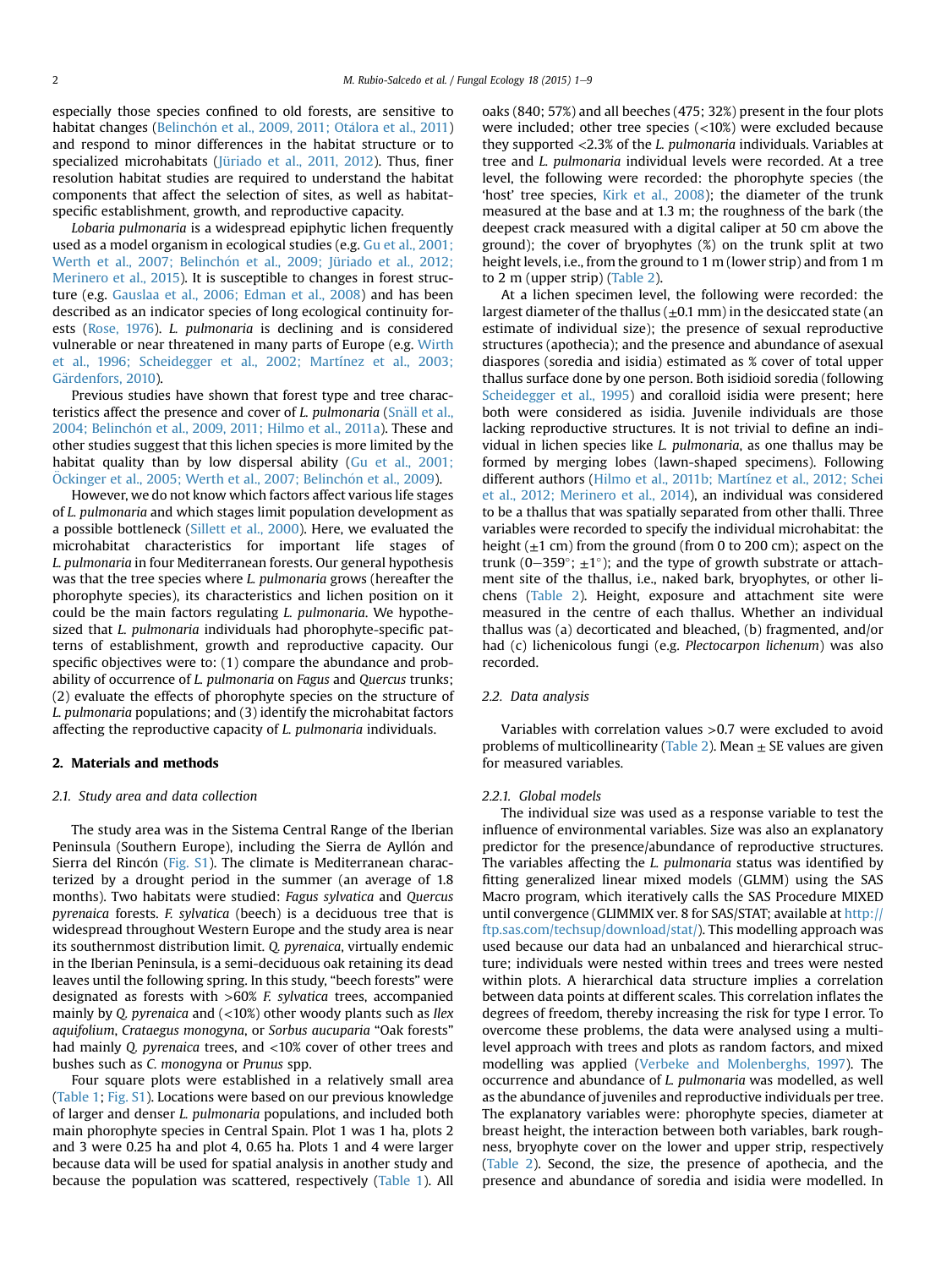# <span id="page-2-0"></span>Table 1

Characteristics of the studied plots with Lobaria pulmonaria in Central Spain. T: annual mean temperature; P: total precipitation; DBH: mean tree diameter. Precipitation and temperature data source: [Ninyerola et al. \(2005\)](#page-8-0).

| Plot | Locality name | Coordinates $X: Y(m)$ | Size (Ha) | Forest type | n trees | n beech | n oak | Altitude (m a.s.l.) | Τ (∘∩` | P(mm) | DBH (cm) |
|------|---------------|-----------------------|-----------|-------------|---------|---------|-------|---------------------|--------|-------|----------|
|      | Monteio 1     | 4.555.119: 455.864    |           | Beech       | 606     | 350     | 202   | 1320                | 9.5    | 954   | 27.84    |
|      | Monteio 2     | 4.555.109: 458.677    | 0.25      | Oak         | 159     |         | 123   | 1294                | 9.5    | 954   | 26.02    |
|      | Cantalojas    | 4.564.030: 467.755    | 0.25      | Beech       | 156     | 114     |       | 1580                | 8.6    | 153   | 38.93    |
|      | Santuv        | 4.549.449: 462.976    | 0.65      | Oak         | 539     |         | 519   | 1410                | 8.9    | 744   | 14.59    |

Table 2

List of variables recorded at the tree and Lobaria pulmonaria individual level, with their respective codes. An asterisk (\*) indicates a variable excluded from the models because of a high correlation level.

| Tree level                                                                                                                                        | Code                                 | Individual level                                                                                                                        | Code                               |
|---------------------------------------------------------------------------------------------------------------------------------------------------|--------------------------------------|-----------------------------------------------------------------------------------------------------------------------------------------|------------------------------------|
| Phorophyte species<br>*Diameter at the tree base (cm)<br>Tree diameter at breast height (cm)<br>Roughness of the bark (mm)<br>Bryophyte cover on: | Sp<br><b>DBB</b><br>DBH<br>Roughness | Maximum thallus diameter (mm)<br>Height in the tree (cm)<br>Exposure aspect on the tree $(°)$<br>Attachment site: bark/bryophyte/lichen | Size<br>Height<br>Or<br>EPI(C/B/L) |
| Lower strip of the trunk $(\%)$<br>Upper strip of the trunk $(\%)$                                                                                | BL<br>ВH                             |                                                                                                                                         |                                    |

these models, the explanatory variables were: phorophyte species, thallus size (only for modelling reproductive structures), tree diameter, height above ground, the exposure aspect, bark roughness, the attachment site, bryophyte cover on the lower strip of the tree, and bryophyte cover on the upper strip (Table 2).

# 2.2.2. Specific models

The results of the global models indicated that the tree species was highly significant so data were analysed by differentiating between beech and oak models to detect the different responses of L. pulmonaria (Tables S3 and S4). For the presence of L. pulmonaria, GLMMs were fitted using a binomial distribution and the "logit" link function with "plot" as a random factor. Similarly, a mixed model was fitted to describe L. pulmonaria abundance, the abundance of juveniles, and the abundance of reproductive individuals. "Plot" was also selected as a random factor and the "log" link function with a Poisson distribution was used. For the "individual size" models, a log-transformation was performed for "size" because its distribution was biased strongly toward very small sizes. In the GLIMM, "tree" was nested in "plot" (random factors). Normal distribution and the link function "identity" were used. In the "apothecia presence" models, only data from plots 1, 2 and 3 were analysed, as no sexual individuals occurred in plot 4. The other models tested the factors influencing the presence and abundance of asexual reproductive structures (soredia and isidia). In all models, "tree" was nested in "plot" and both were random factors. In these models, the distribution of the response variables was "binomial" and the link function was "logit." In the individual size model, as in the reproductive models, individuals larger than 1 m ( $n = 23$  individuals) were eliminated from the analysis because they represent a bias of the total data distribution.

# 2.2.3. The relationship between size and the probability of reproduction

To estimate the probability curves for each reproductive structure relative to the individual size, generalized linear models (GENMOD SAS v. 9) were constructed. The probability for the three reproductive structures, i.e., apothecia, soredia, and isidia, was estimated. The significance of each predictor was estimated using a deviance test ([Guisan et al., 2002](#page-7-0)). Binomial distribution and "logit" link function were applied. The relationship between the probability of being reproductive  $(p)$  and individual size can be quantified using a logistic regression ([Wesselingh et al., 1997\)](#page-8-0), according to the formula  $P = 1/(1 + e(\mu + \alpha x))$ , where the parameters  $\mu$  and  $\alpha$ determine the intercept with the x-axis and the slope of the curve, respectively. They may be related to the threshold size for reproduction (Wesselingh et al., 1997; Méndez and Karlsson, 2004).

# 3. Results

#### 3.1. Descriptive data

A total of 1315 oak and beech trees were recorded in the four plots, with 10,918 L. pulmonaria individuals growing on oak and 2760 on beech, although the percentage of occupied trees was higher for beech (Table S1). On both tree species, larger tree diameter, greater bark roughness, and a higher abundance of bryophytes favoured the presence of L. pulmonaria (Table S1). The mean size of *L. pulmonaria* thalli was  $107.2 \pm 1.2$  mm, with a range of 2-990 mm, although there were 23 more extremely large thalli some of them reaching 2220 mm in diameter. A comparison between the phorophyte species showed that the mean individual thallus size was significantly larger on beech (Table S2). More than 50% of the individuals were juvenile in both phorophytes, with a slightly higher proportion on beech (Table S2). Most reproductive individuals had asexual reproduction only. Soredia occurred in similar proportions in the two phorophytes, but isidia were more frequent on oak (Table S2). Few thalli reproduced sexually (less than 10%), but apothecia were slightly more common on oaks (Table S2). The number of thalli with P. lichenum galls was very similar in both phorophytes (Table S2). However, the percentage of fragmented thalli was higher in beech trees, while the proportion of decorticated thalli was higher on oak (Table S2). The populations of L. pulmonaria on both phorophytes were skewed toward small individuals [\(Fig. 1\)](#page-3-0), although this bias was stronger on oaks. Large individuals occurred on both phorophytes, but represented a greater proportion of the populations on beech.

# 3.2. Global models

Mixed models explaining the presence and the abundance of L. pulmonaria, as well as the abundance of juvenile and reproductive individuals, showed that the phorophyte species and the interaction between the phorophyte species and tree diameter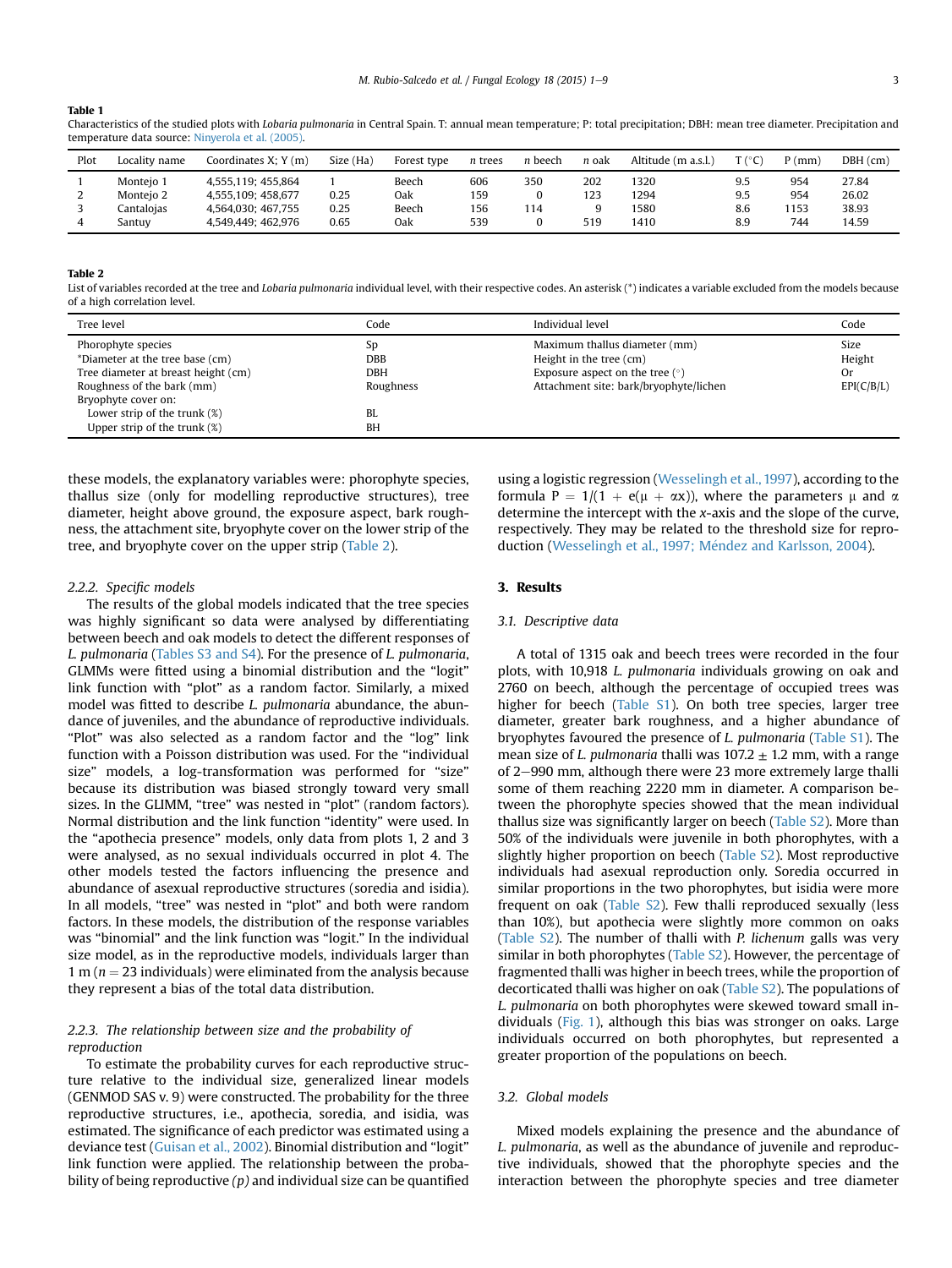<span id="page-3-0"></span>

Fig. 1. Size distribution of Lobaria pulmonaria populations per phorophyte. X-axis: individual size as maximum diameter (mm), y-axis: density (0-1).

were significant in all cases (Table 3). Thus the probability of the presence of L. pulmonaria increased on larger trees. The abundance was influenced by the phorophyte species, the tree diameter, and the interaction of these two variables, as well as the bark roughness and the bryophyte cover on the lower strip of the tree (Table 3). The tree species and diameter (and their interaction) also positively correlated with the abundance of juvenile and reproductive individuals (Table 3). Furthermore, the abundance of juvenile individuals increased with bark roughness, whereas the abundance of reproductive individuals was larger in trees with a high bryophyte cover at the lower strip. The random variable plot was not significant in any model (data not shown). The phorophyte species was also a key factor that affected the individual size and the presence and abundance of reproductive structures (Tables S3 and S4). In these cases, the random variable plot also had no significant effect, whereas the random variable tree was significant in the models.

# 3.3. Phorophyte-specific models

The abundance of juveniles was greater on large trees with coarse bark, regardless of the tree species [\(Table 4\)](#page-4-0). However, the abundance of reproductive individuals on beech positively depended on tree diameter only, while greater bark roughness and lower bryophyte cover at the lower strip also had a significant role in oaks ([Table 4\)](#page-4-0). The variables that affected the size of L. pulmonaria differed in the phorophyte-specific models ([Table 5](#page-4-0)). In beech, large tree diameter and coarse bark were associated with large individual size, whereas the aspect of individuals on the tree and the microhabitat significantly influenced thallus size in oak [\(Table 5](#page-4-0)). In both phorophytes, individuals tended to be larger at northern exposure. The height on the trunk was only significant in beech; individuals were larger near the trunk base ([Table 5](#page-4-0)). In addition, the substratum type also had effects in both tree species; there were more large individuals on naked bark [\(Table 5](#page-4-0)). Regarding the

#### Table 3

Summary of the generalized linear mixed models used to examine the effects of environmental factors on the occurrence and abundance of Lobaria pulmonaria, and on the abundance of juvenile and reproductive individuals.

| Occurrence of Lobaria pulmonaria |      |           |        |         | Abundance of Lobaria pulmonaria       |      |           |        |         |  |
|----------------------------------|------|-----------|--------|---------|---------------------------------------|------|-----------|--------|---------|--|
| <b>Fixed factors</b>             | DF   | Estimator | F      | P       | <b>Fixed factors</b>                  | DF   | Estimator | F      | P       |  |
| Sp                               | 1308 | $-4.653$  | 8.28   | 0.005   | Sp                                    | 1305 | $-2.081$  | 206.67 | < 0.001 |  |
| <b>DBH</b>                       | 1308 | 0.046     | 18.94  | < 0.001 | <b>DBH</b>                            | 1305 | 0.008     | 92.93  | < 0.001 |  |
|                                  |      |           |        |         | DBH*Sp                                | 1305 | 0.009     | 18.93  | < 0.001 |  |
|                                  |      |           |        |         | Roughness                             | 1305 | 0.029     | 11.86  | < 0.001 |  |
|                                  |      |           |        |         | <b>BL</b>                             | 1305 | 0.004     | 5.04   | 0.024   |  |
| Random factors                   |      | Estimator | Z      | P       | Random factors                        |      | Estimator | Z      | P       |  |
| Residual                         |      | 2.367     | 0.092  | < 0.001 | Residual                              |      | 10.423    | 25.54  | < 0.001 |  |
| Abundance of juveniles           |      |           |        |         | Abundance of reproductive individuals |      |           |        |         |  |
| <b>Fixed factors</b>             | DF   | Estimator | F      | P       | <b>Fixed factors</b>                  | DF   | Estimator | F      | D       |  |
| Sp                               | 1306 | $-2.046$  | 135.57 | < 0.001 | Sp                                    | 1305 | $-2.175$  | 217.71 | < 0.001 |  |
| <b>DBH</b>                       | 1306 | 0.009     | 71.89  | < 0.001 | <b>DBH</b>                            | 1306 | 0.006     | 75.55  | < 0.001 |  |
| DBH*Sp                           | 1305 | 0.008     | 9.95   | 0.001   | DBH*Sp                                | 1305 | 0.013     | 28.41  | < 0.001 |  |
| Roughness                        | 1305 | 0.033     | 10.65  | 0.001   | <b>BL</b>                             | 1305 | 0.006     | 11.61  | < 0.001 |  |
| Random factors                   |      | Estimator | Z      | P       | Random factors                        |      | Estimator | Z      | P       |  |
| Residual                         |      | 9.052     | 25.54  | < 0.001 | Residual                              |      | 4.3787    | 25.54  | < 0.001 |  |

Notes: Only significant factors are shown. The data are the Wald-type F-statistic (F), Wald-Z statistic for random factors, degrees of freedom (DF), coefficient of the variable in the model (Estimator), and the significance value  $(P)$ . See [Table 2](#page-2-0) for the abbreviations of the variables.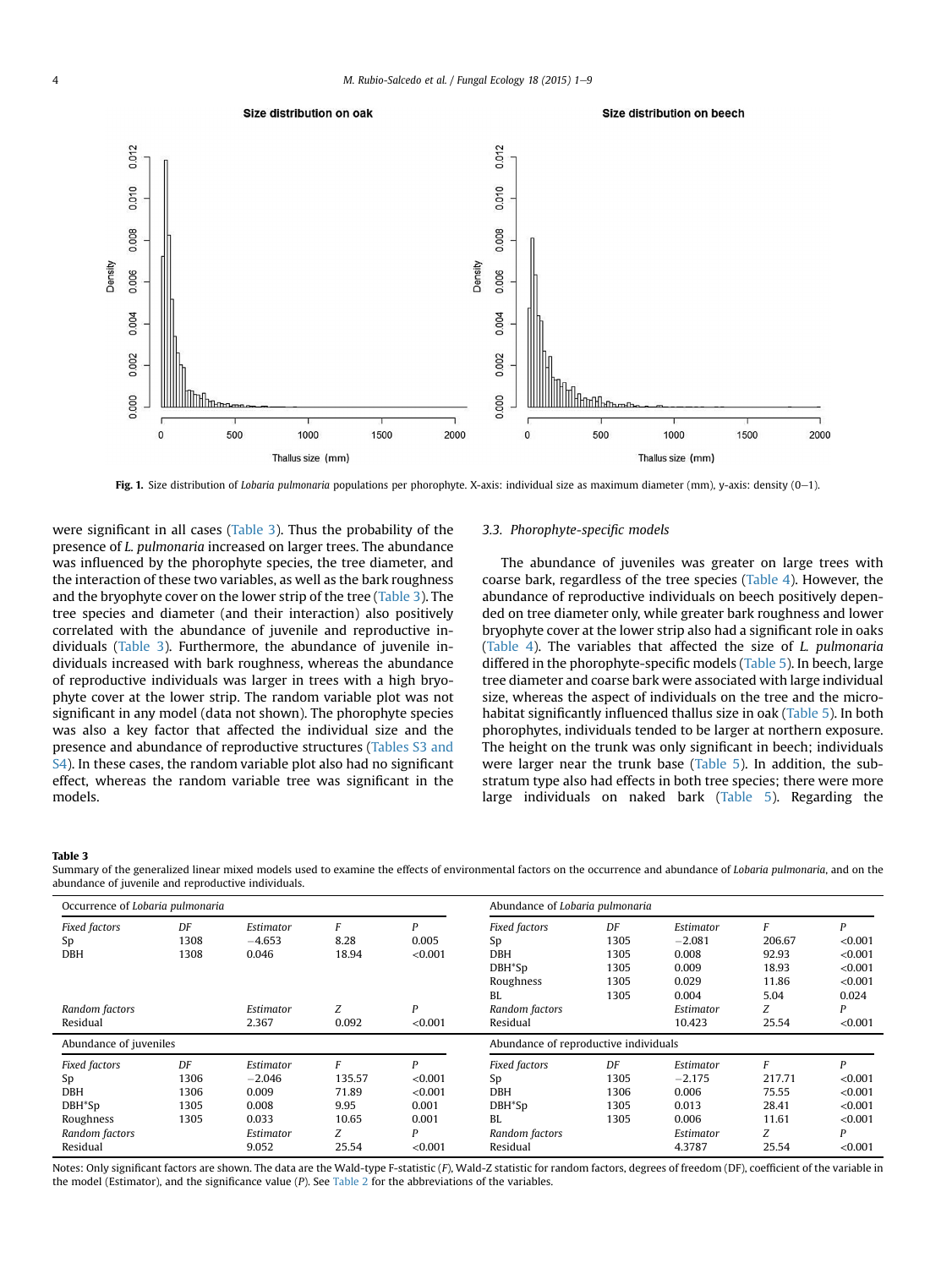# <span id="page-4-0"></span>Table 4

| Summary of the generalized linear mixed models used to examine the effects of environmental factors on the abundance of juveniles and reproductive individuals of |  |
|-------------------------------------------------------------------------------------------------------------------------------------------------------------------|--|
| L. pulmonaria in separate models, depending on the phorophyte species, i.e., Quercus pyrenaica (oak) and Fagus sylvatica (beech).                                 |  |

| Abundance of juveniles on oak                                                              |                                |                                                                        |                                                  |                                                        | Abundance of juveniles on beech                                        |                   |                                                   |                                  |                                       |  |
|--------------------------------------------------------------------------------------------|--------------------------------|------------------------------------------------------------------------|--------------------------------------------------|--------------------------------------------------------|------------------------------------------------------------------------|-------------------|---------------------------------------------------|----------------------------------|---------------------------------------|--|
| <b>Fixed factors</b><br><b>DBH</b><br>Roughness<br>Random factors<br>Residual              | DF<br>790<br>789               | Estimator<br>0.008<br>0.033<br>Estimator<br>0.455                      | E<br>12.79<br>9.60<br>Z<br>19.86                 | P<br>< 0.001<br>0.002<br>P<br>< 0.001                  | <b>Fixed factors</b><br>DBH<br>Roughness<br>Random factors<br>Residual | DF<br>22.9<br>457 | Estimator<br>0.020<br>0.106<br>Estimator<br>7.481 | F<br>65.40<br>8.99<br>Z<br>15.12 | D<br>< 0.001<br>0.029<br>D<br>< 0.001 |  |
| Abundance of reproductive individuals on oak                                               |                                |                                                                        |                                                  |                                                        | Abundance of reproductive individuals on beech                         |                   |                                                   |                                  |                                       |  |
| <b>Fixed factors</b><br><b>DBH</b><br>Roughness<br>BL.<br>BH<br>Random factors<br>Residual | DF<br>789<br>789<br>789<br>789 | Estimator<br>0.006<br>0.021<br>$-0.006$<br>0.007<br>Estimator<br>3.776 | E<br>9.90<br>6.25<br>14.21<br>5.98<br>Z<br>19.86 | D<br>0.001<br>0.012<br><0.001<br>0.014<br>P<br>< 0.001 | <b>Fixed factors</b><br>DBH<br>Random factors<br>Residual              | DF<br>181         | Estimator<br>0.020<br>Estimator<br>6.159          | 42.73<br>Z<br>15.12              | D<br>< 0.001<br>D<br>< 0.001          |  |

Notes: Only significant factors are shown. The data are the Wald-type F-statistic (F), Wald-Z statistic for random factors, degrees of freedom (DF), coefficient of the variable in the model (Estimator), and the significance value (P). See [Table 2](#page-2-0) for the abbreviations of the variables.

#### Table 5

Summary of the generalized linear mixed models used to examine the effects of environmental factors on Lobaria pulmonaria individual size in separate models for each phorophyte species, i.e., Quercus pyrenaica (oak) and Fagus sylvatica (beech).

| Individual size on oak                                                                                              |                                          |                                                                                              |                                                                     |                                                                                 |  |  |  |  |
|---------------------------------------------------------------------------------------------------------------------|------------------------------------------|----------------------------------------------------------------------------------------------|---------------------------------------------------------------------|---------------------------------------------------------------------------------|--|--|--|--|
| <b>Fixed factors</b><br>DF<br>11,000<br>Or<br>EPI<br>11.000<br>Random factors<br>Tree                               |                                          | Estimator<br>0.073<br>C > B > L<br>Estimator<br>0.099                                        | F<br>30.06<br>126.67<br>Z<br>8.59                                   | P<br>< 0.001<br>< 0.001<br>P<br>< 0.001                                         |  |  |  |  |
| Residual                                                                                                            |                                          | 0.052                                                                                        | 72.79                                                               | < 0.001                                                                         |  |  |  |  |
| Individual size on beech                                                                                            |                                          |                                                                                              |                                                                     |                                                                                 |  |  |  |  |
| <b>Fixed factors</b><br><b>DBH</b><br>Roughness<br>Height<br>Or<br><b>EPI</b><br>Random factors<br>Tree<br>Residual | DF<br>179<br>130<br>2702<br>2707<br>2736 | Estimator<br>0.003<br>0.061<br>$-0.001$<br>0.192<br>C > B > L<br>Estimator<br>0.102<br>0.051 | F<br>6.72<br>10.34<br>13.94<br>38.67<br>65.62<br>Z<br>5.35<br>35.85 | P<br>0.010<br>0.001<br>< 0.001<br>< 0.001<br>< 0.001<br>P<br>< 0.001<br>< 0.001 |  |  |  |  |

Notes: Only significant factors are shown. The data are the Wald-type F-statistic (F), Wald-Z statistic for random factors, degrees of freedom (DF), coefficient of the variable in the model (Estimator), and the significance value (P). See [Table 2](#page-2-0) for the abbreviations of the variables.

reproductive capacity, similar variables influenced the presence and abundance of reproductive structures in both phorophyte species [\(Tables 6 and 7\)](#page-5-0). Large thalli were often reproductive (sexual and asexual) [\(Tables 6 and 7](#page-5-0)). Furthermore, microhabitat variables affected the development of reproductive structures. On both phorophytes, individuals with apothecia were more frequent at the tree base, whereas the presence and abundance of isidia increased with height on the trunks [\(Tables 6 and 7](#page-5-0)). Northern exposure boosted the presence and abundance of reproductive structures, especially in beech [\(Tables 6 and 7](#page-5-0)). The random variable tree significantly influenced the individual size and the presence of reproductive structures (Tables  $5-7$ ), suggesting that additional and not measured factors at the tree level were also responsible for the differences in the modelled variables. However, the random variable plot did not show any significant effect.

# 3.4. Relationships between size and the probability of reproduction

All logistic models used to analyse the relationships between individual size and reproductive capacity showed a high positive correlation ( $P < 0.001$ ). The phorophyte species was also a key factor for reproduction in L. pulmonaria. The probability of occurrence of reproductive structures depended on individual size ([Fig. 2\)](#page-6-0). The probability curves were different for oak and beech because although size-dependence pattern was common, the threshold size for the development of all types of reproductive structures was smaller for individuals on oak ([Fig. 2\)](#page-6-0). For example, an individual of 350 mm had a 50% probability of developing apothecia on oak, whereas it needed to be almost twice as large (690 mm) to reach 50% probability on beech (Table S5).

### 4. Discussion

Our results indicated that the structure of L. pulmonaria populations depended on the phorophyte species and the microhabitat heterogeneity in studied Mediterranean forests. We detected different patterns of establishment, abundance, thallus size and reproductive capacity on the two phorophytes. We found larger populations on oaks with a higher number of small individuals, and individuals became reproductive at smaller sizes than in beech forests. These differences may indicate that oaks provide a more favourable habitat for colonization and recruitment of new individuals, whereas beech with larger L. pulmonaria individuals represented a more favourable habitat for growth.

# 4.1. Species occurrence and abundance

Phorophyte species and the tree diameter were main factors driving the occurrence and abundance of L. pulmonaria individuals. Occupied oaks had a greater abundance of L. pulmonaria than beech, but smaller individuals, suggesting higher colonization and establishment rates on oak, probably because of its coarser bark. Short-distance dispersing propagules (asexual symbiotic ones) are likely retained in cracks of rough oak bark. Although the occurrence and abundance of L. pulmonaria depended on a large tree diameter in both phorophyte species, it required thicker trunks of beech than of oak, probably because beech needs to reach a larger size to provide coarse bark facilitating establishment and subsequent growth of propagules. These results are consistent with previous studies at the landscape scale, and emphasize the importance of habitat quality for this species (e.g. O[ckinger et al., 2005; Werth](#page-8-0) et al., 2007; Belinchón et al., 2009, 2011; Jüriado et al., 2011, [2012\)](#page-8-0). Many studies have shown that the tree diameter is an important predictor of L. pulmonaria occupancy, because large trees have long been available for colonization, and also provide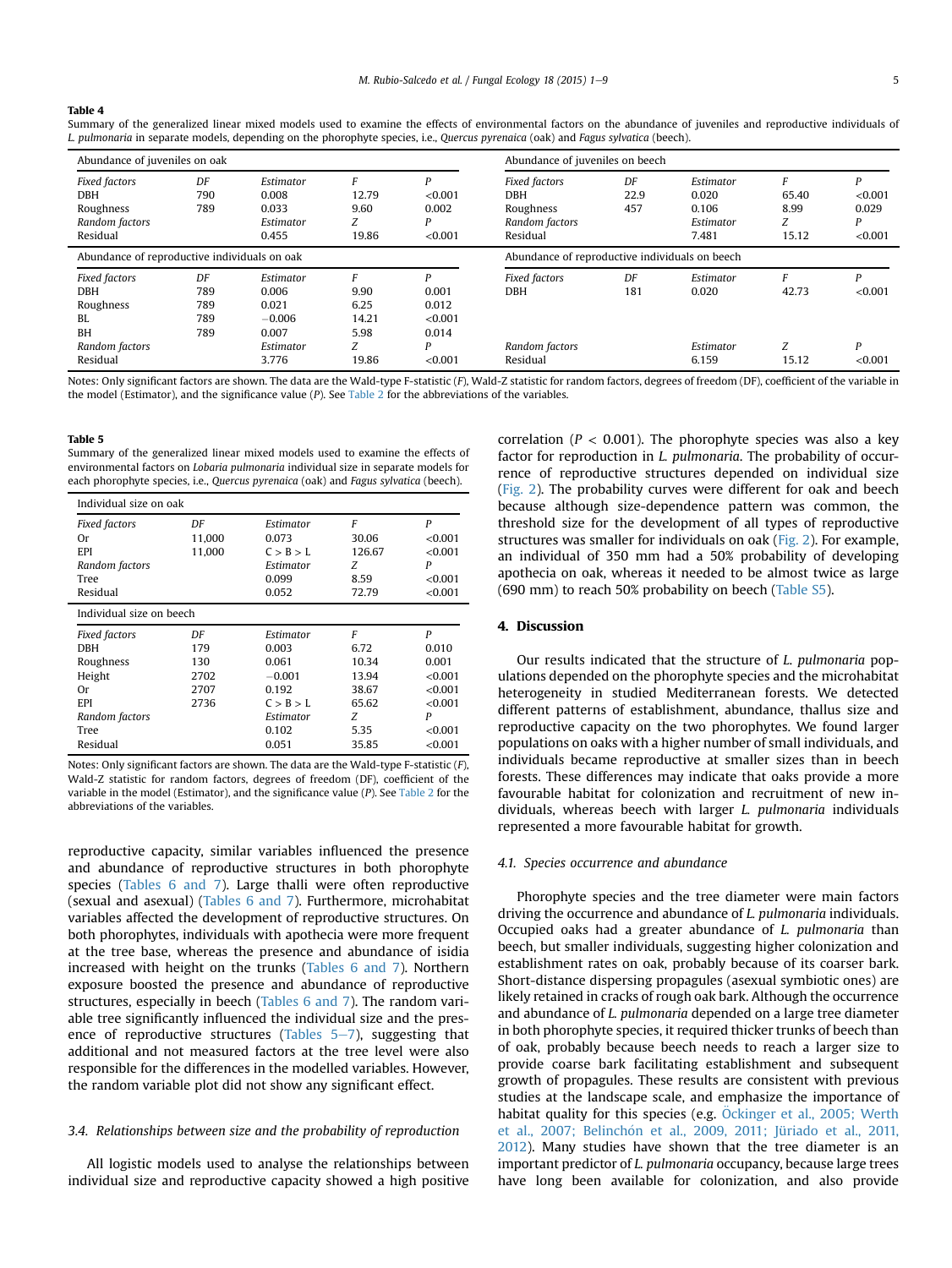#### <span id="page-5-0"></span>Table 6

Summary of the generalized linear mixed models used to examine the effects of individual size and microhabitat factors on the presence and abundance of reproductive structures of Lobaria pulmonaria on Fagus sylvatica (beech).

| Apothecia presence                                                                                               |                                    |                                                                                  |                                                             |                                                                        |                                                                                           |                                    |                                                                                    |                                                               |                                                                         |
|------------------------------------------------------------------------------------------------------------------|------------------------------------|----------------------------------------------------------------------------------|-------------------------------------------------------------|------------------------------------------------------------------------|-------------------------------------------------------------------------------------------|------------------------------------|------------------------------------------------------------------------------------|---------------------------------------------------------------|-------------------------------------------------------------------------|
| DF<br><b>Fixed factors</b><br>2725<br>Size<br>Height<br>2719<br>2733<br>0r<br>Random factors<br>Tree<br>Residual |                                    |                                                                                  |                                                             | Estimator<br>2.335<br>$-0.012$<br>0.804<br>Estimator<br>3.804<br>0.426 | F<br>404.93<br>48.81<br>36.49<br>Ζ<br>7.08<br>35.58                                       |                                    |                                                                                    | P<br>< 0.001<br>< 0.001<br>< 0.001<br>P<br>< 0.001<br>< 0.001 |                                                                         |
| Soredia presence                                                                                                 |                                    |                                                                                  |                                                             |                                                                        | Soredia abundance                                                                         |                                    |                                                                                    |                                                               |                                                                         |
| <b>Fixed factors</b><br>Size<br><b>Or</b><br><b>EPI</b><br>Random factors<br>Tree<br>Residual                    | DF<br>2733<br>2526<br>2610         | Estimator<br>2.247<br>0.317<br>C > L > B<br>Estimator<br>0.649<br>1.234          | F<br>502.92<br>8.82<br>5.99<br>Ζ<br>3.71<br>35.55           | P<br>< 0.001<br>0.003<br>0.002<br>P<br>< 0.001<br>< 0.001              | <b>Fixed factors</b><br>Size<br><b>Or</b><br>EPI<br>Random factors<br>Tree<br>Residual    | DF<br>2727<br>2647<br>2720         | Estimator<br>11.600<br>3.001<br>C > L > B<br>Estimator<br>77.927<br>106.49         | F<br>828.52<br>20.29<br>13.68<br>Ζ<br>5.76<br>35.21           | P<br>< 0.001<br>< 0.001<br>< 0.001<br>P<br>< 0.001<br>< 0.001           |
| Isidia presence                                                                                                  |                                    |                                                                                  |                                                             |                                                                        | Isidia abundance                                                                          |                                    |                                                                                    |                                                               |                                                                         |
| <b>Fixed factors</b><br><b>Size</b><br>Height<br><b>Or</b><br><b>EPI</b><br>Random factors<br>Tree<br>Residual   | DF<br>2713<br>1856<br>2640<br>2741 | Estimator<br>1.484<br>0.003<br>0.346<br>C > L > B<br>Estimator<br>1.558<br>0.661 | F<br>373.91<br>11.28<br>12.17<br>6.35<br>Ζ<br>5.94<br>35.51 | P<br>< 0.001<br>< 0.001<br>< 0.001<br>0.001<br>P<br>< 0.001<br>< 0.001 | <b>Fixed factors</b><br>Size<br>Height<br>Or<br>EPI<br>Random factors<br>Tree<br>Residual | DF<br>2722<br>2736<br>2751<br>2745 | Estimator<br>10.112<br>0.007<br>2.933<br>L > C > B<br>Estimator<br>11.335<br>0.033 | F<br>601.33<br>15.82<br>13.09<br>5.89<br>Ζ<br>7.04<br>22.18   | P<br>< 0.001<br>0.0218<br>< 0.001<br>< 0.001<br>P<br>< 0.001<br>< 0.001 |

Notes: Only significant factors are shown. The data are the Wald-type F-statistic (F), Wald-Z statistic for random factors, degrees of freedom (DF), coefficient of the variable in the model (Estimator), and the significance value (P). See [Table 2](#page-2-0) for the abbreviations of the variables.

variation in bark roughness, moisture, and nutrient conditions [\(Gu](#page-7-0) [et al., 2001;](#page-7-0) Öckinger et al., 2005; Snäll et al., 2003, 2005; Edman et al., 2008; Belinchón et al., 2009, 2011). Furthermore, [Gustafsson and Eriksson \(1995\)](#page-7-0) indicated that the bark chemistry of large, old trees often differs from that of younger and smaller trees, which may influence lichen establishment. Öckinger et al. (2005) found that L. pulmonaria occupied trees with a cover of bryophytes. In agreement, our results showed that the bryophyte cover appeared to be a favourable habitat for colonization by new individuals. This might reflect one of two possible phenomena: (1)

#### Table 7

Summary of the generalized linear mixed models used to examine the effects of individual size and microhabitat factors on the presence and abundance of reproductive structures of Lobaria pulmonaria on Quercus pyrenaica (oak).

| Apothecia presence                    |        |           |           |         |                      |        |           |         |                  |
|---------------------------------------|--------|-----------|-----------|---------|----------------------|--------|-----------|---------|------------------|
| <b>Fixed factors</b>                  |        | DF        |           |         | Estimator            | F      |           |         | $\boldsymbol{P}$ |
| Size                                  |        | 9580      |           |         | 2.137<br>1173.98     |        |           |         | < 0.001          |
| Height                                |        | 1400      |           |         | $-0.003$             |        | 11.57     |         | < 0.001          |
| <b>EPI</b>                            |        | 1400      | L > C > B |         |                      |        | 4.16      |         | 0.005            |
| Random factors                        |        |           |           |         | Estimator            |        | Ζ         |         | P                |
| Tree                                  |        |           |           |         | 0.536                |        | 5.53      |         | < 0.001          |
| Residual                              |        |           |           |         | 1.089                |        | 72.50     |         | < 0.001          |
| Soredia abundance<br>Soredia presence |        |           |           |         |                      |        |           |         |                  |
| <b>Fixed factors</b>                  | DF     | Estimator | F         | P       | <b>Fixed factors</b> | DF     | Estimator | F       | P                |
| Size                                  | 11,300 | 2.103     | 2340.41   | < 0.001 | Size                 | 11,300 | 10.827    | 2323.01 | < 0.001          |
| <b>Or</b>                             | 11,300 | 0.206     | 24.44     | < 0.001 | Or                   | 11,300 | 1.779     | 31.29   | < 0.001          |
| <b>EPI</b>                            | 11,300 | C > L > B | 39.77     | < 0.001 | EPI                  | 11,300 | C > L > B | 39.37   | < 0.001          |
|                                       |        |           |           |         | BL                   | 282    | 0.007310  | 4.37    | 0.037            |
|                                       |        |           |           |         | BH                   | 290    | $-0.144$  | 9.98    | 0.001            |
| Random factors                        |        | Estimator | Ζ         | P       | Random factors       |        | Estimator | Ζ       | P                |
| Tree                                  |        | 0.773     | 7.99      | < 0.001 | Tree                 |        | 76.873    | 9.66    | < 0.001          |
| Residual                              |        | 0.986     | 72.74     | < 0.001 | Residual             |        | 115.96    | 72.82   | < 0.001          |
| Isidia presence                       |        |           |           |         | Isidia abundance     |        |           |         |                  |
| <b>Fixed factors</b>                  | DF     | Estimator | F         | P       | <b>Fixed factors</b> | DF     | Estimator | F       | P                |
| Size                                  | 11,300 | 1.440     | 1714.12   | < 0.001 | Size                 | 11,300 | 4.853     | 1134.86 | < 0.001          |
| Height                                | 11,300 | 0.003     | 38.95     | < 0.001 | Height               | 11,300 | 0.020     | 48.43   | < 0.001          |
| <b>EPI</b>                            | 11,300 | C > B > L | 33.79     | < 0.001 | <b>EPI</b>           | 11,300 | C > B > L | 18.56   | < 0.001          |
| Random factors                        |        | Estimator | Ζ         | P       | Random factors       |        | Estimator | Ζ       | P                |
| Tree                                  |        | 1.014     | 8.33      | < 0.001 | Tree                 |        | 16.358    | 8.34    | < 0.001          |
| Residual                              |        | 0.853     | 72.71     | < 0.001 | Residual             |        | 48.318    | 72.85   | < 0.001          |

Notes: Only significant factors are shown. The data are the Wald-type F-statistic (F), Wald-Z statistic for random factors, degrees of freedom (DF), coefficient of the variable in the model (Estimator), and the significance value  $(P)$ . See [Table 2](#page-2-0) for the abbreviations of the variables.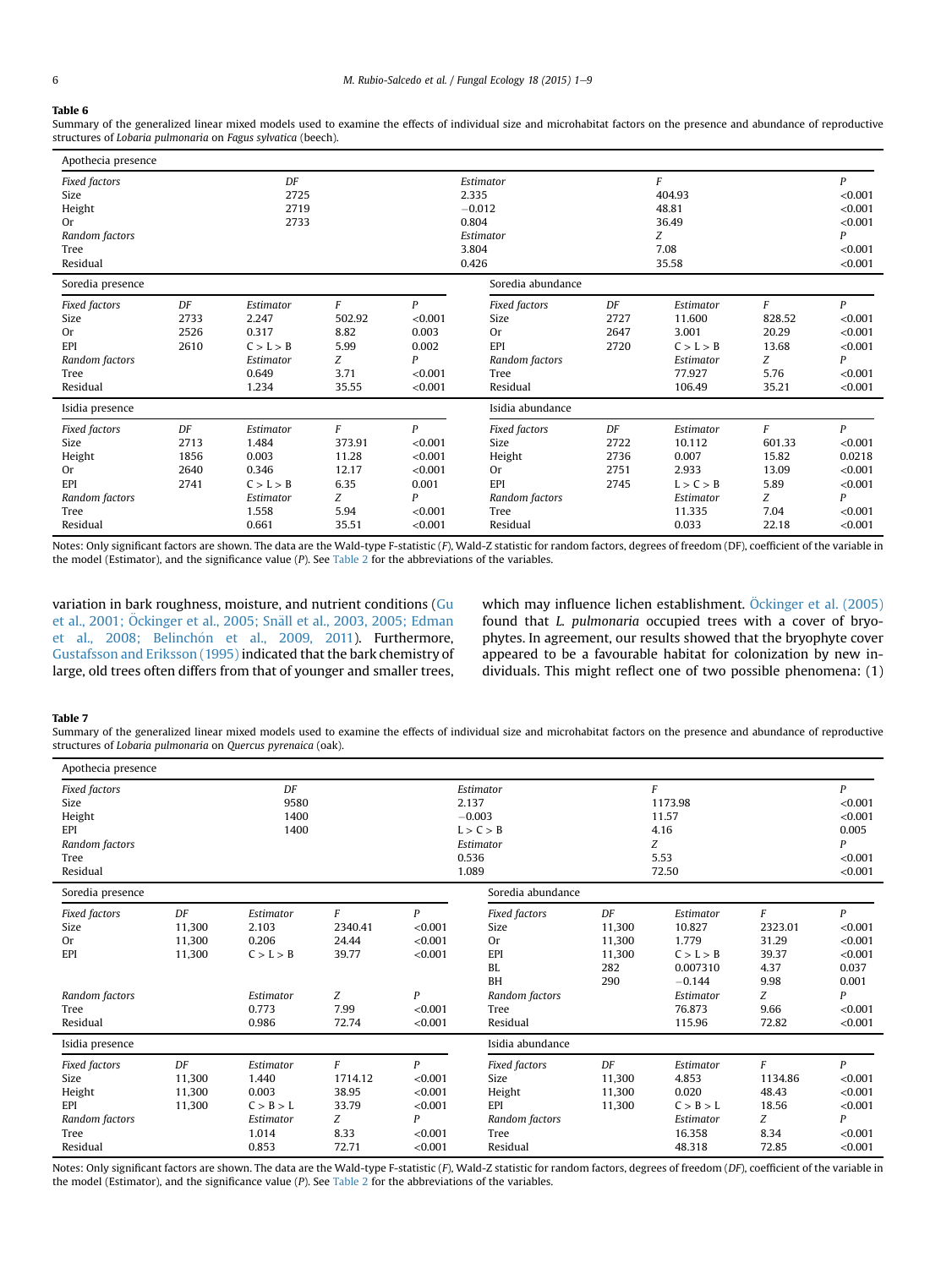<span id="page-6-0"></span>

Fig. 2. Reproductive probability of Lobaria pulmonaria relative to individual size in each phorophyte (Quercus pyrenaica and Fagus sylvatica). A: Presence of soredia. x-axis: thallus size (mm); y-axis: asexual reproduction (by soredia) probability. B: Presence of isidia. x-axis: thallus size (mm); y-axis: asexual reproduction (by isidia) probability. C: Presence of apothecia. x-axis: thallus size (mm); y-axis: sexual reproduction (by apothecia) probability.

bryophytes facilitate the attachment and/or establishment of propagules and provide a more humid microenvironment because they can store water, accumulate nutrients, and form a spongy

surface ([Colesie et al., 2012\)](#page-7-0); and (2) *L. pulmonaria* and bryophytes require similar environments.

# 4.2. Individual size

On beech, we found larger individuals on large trees with coarse bark, at northerly exposure, and closer to the ground, conditions where water availability is presumably higher [\(Geiger, 1950;](#page-7-0) [Merinero et al., 2014, 2015\)](#page-8-0). However, on oak, the size depended only on the tree diameter. These results suggest that individuals growing on beech require a wider set of microhabitat conditions than on oak, probably to compensate the adverse effect of smooth bark. Larger size and presumably faster growth on beech may be related to the amount of light that lichens received while hydrated ([Dahlman and Palmqvist, 2003](#page-7-0)). Hydration is frequent from autumn to early spring in the Mediterranean region. F. sylvatica is a deciduous tree with a fairly long leafless period, whereas Q. pyrenaica retains many dry leaves ([Costa et al., 2001](#page-7-0)). This means that beech forests have a long period with a good combination of light and humidity, but little light in the dry summer when the intense light outside the canopy can damage Lobaria, which is high-light susceptible when dry [\(Gauslaa et al., 2012\)](#page-7-0). This may enhance growth of L. pulmonaria on beech in a relatively dry Mediterranean climate. By contrast, oak forests retaining dry leaves in the canopy probably provide environment too dark for growth of Lobaria from late autumn to early spring. Oak is more light-demanding than beech, and excess light in summer is likely responsible for the high photoinhibition and high light avoidance symptoms of L. pulmonaria on oaks (I. Martínez per. obs.), like many thalli with curled margins and dark-brown colour [\(Gauslaa and Solhaugh,](#page-7-0) 2001; Bártak et al., 2006).

# 4.3. Reproductive capacity

Less than 50% of the individuals in our study area were reproductive. In boreal rain forests, only 14% of the L. pulmonaria individuals had reproductive structures [\(Hilmo et al., 2013](#page-8-0)). In the latter study, the population inhabited Picea branches, a finer and more short-lived habitat than tree trunks, probably reducing the frequency of large L. pulmonaria individuals and thus of reproductive individuals. In our Mediterranean forests, the abundance of reproductive individuals (asexual and sexual) on beech increased only with the tree diameter, whereas larger oak trees with coarser bark and less bryophyte cover hosted more reproductive individuals. Such patterns are not consistent with the positive effect of bryophytes on colonization rates.

Apothecia occurred in <10% of our individuals; the scarcity of fertile individuals seems to be a common trend in various geographic regions ([Zoller et al., 1999; Denison, 2003; Walser et al.,](#page-8-0) [2004; Hilmo et al., 2013\)](#page-8-0). More specifically, in plot 4 we did not observe sexual reproduction, maybe because this population is small (<130 individuals), and sexual reproduction in L. pulmonaria may increase with the population size (e.g. [Scheidegger et al., 1995;](#page-8-0) [Edman et al., 2008;](#page-8-0) Ö[ckinger and Nilsson, 2010](#page-8-0)). On beech, we found smaller populations and a lower proportion of fertile individuals than on oak. Because L. pulmonaria is a heterothallic species ([Singh et al., 2012\)](#page-8-0), a lower number of fertile individuals on beech may be a consequence of a scarcity of compatible mating types, as previously suggested [\(Zoller et al., 1999; Walser et al.,](#page-8-0) [2004; Jüriado et al., 2011](#page-8-0)). This might also be the case for plot 4, the smallest population, where no fertile individuals occurred. Therefore, larger populations on oaks possibly contain more genets and thus have a higher probability of producing apothecia. The largest individuals had a higher probability of forming apothecia, but this size dependency was tuned by microhabitat conditions.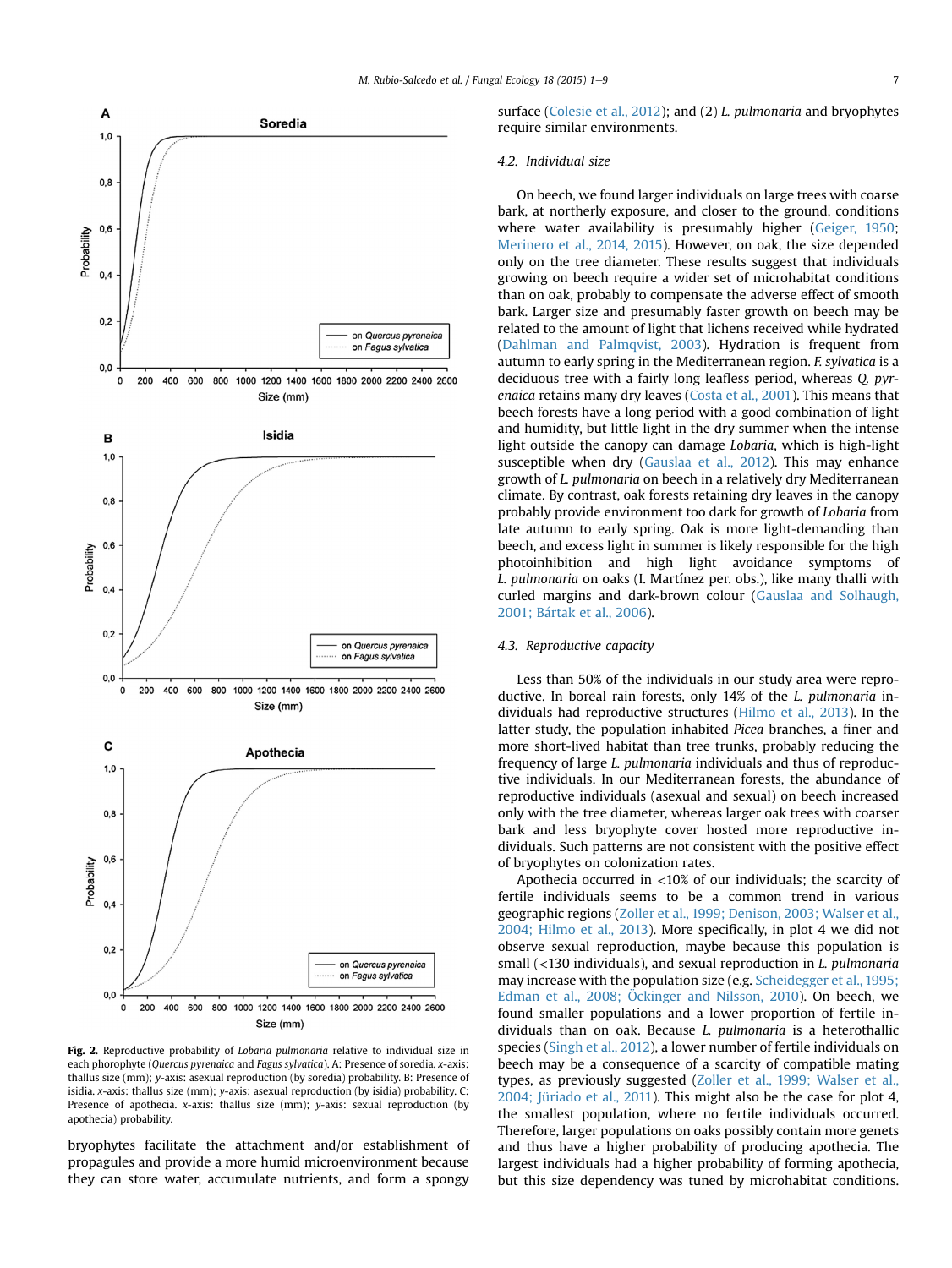<span id="page-7-0"></span>Individuals growing near the ground were larger and more likely had apothecia, whereas individuals growing higher on the trunks were smaller and produced more asexual structures, mainly isidia. These results are consistent with the higher growth rates of L. pulmonaria transplants at tree bases in the same study area ([Merinero et al., 2015\)](#page-8-0) and with the reproductive pattern described throughout the Iberian Peninsula [\(Martínez et al., 2012](#page-8-0)). Northerly exposure was also favourable, mainly on beech. The water retention capacity of bark is probably lower on beech trunks compared with oak. Thus, L. pulmonaria individuals growing on beech might require a greater amount of moisture that can be reached northerly, facilitating the development of apothecia.

An important result is that there was a relationship between a minimum threshold size and the development of reproductive structures, consistent with other studies ([Larsson and Gauslaa,](#page-8-0) [2011; Martínez et al., 2012; Hilmo et al., 2013\)](#page-8-0). L. pulmonaria develops reproductive structures in a size-dependent way, i.e., first soredia, followed by isidia and then apothecia (Denison, 2003; Martínez et al., 2012). Our results demonstrated that although a threshold size is required, this was habitat-dependent. The threshold size varied with the phorophyte species and with the microhabitat conditions.

Summarising, beech hosted larger juveniles than oak probably because the onset of reproduction started at larger sizes on beech. Based on these results, we hypothesized that L. pulmonaria grows faster on beech than on oak, likely because: (1) reproduction is regulated by thallus age; and a large thallus on beech is as old as a much smaller thallus on oak. This is consistent with previous studies (Eaton and Ellis, 2014); or (2) reproduction is induced by some environmental conditions or stress. Life-history theory predicts that plants in adverse environments initiate reproduction at smaller sizes to maximize their fitness during its short lifetime and vice versa ([Stearns and Koella, 1986; Wesselingh et al., 1997\)](#page-8-0). Because microclimatic conditions in oak forests seem to be more stressful than inside beech forests, we believe that smaller reproductive sizes are selected in oak forests, and larger reproductive sizes in beech forests.

# 5. Conclusions

Population characteristics and individual status of L. pulmonaria strongly depended on the phorophyte species and the microhabitat heterogeneity in the studied Mediterranean forests. Although oak forests favoured the establishment and recruitment of new L. pulmonaria individuals, they probably provided adverse environmental conditions for lichen growth and thus also affected the reproductive capacity because reproduction is size-dependent. The higher light incidence in oak forests in summer, together with the decoupling of moisture and light availability across an annual cycle, may shorten the generation time of L. pulmonaria on oaks. Adverse environmental conditions for lichen growth could be the reason why *L. pulmonaria* individuals reproduce at a smaller thallus size in oak. The next step to disentangle the mechanisms underlying the possible generation time differences between forests is to test whether *L. pulmonaria* growth rates in oaks are slower than in beech forests. This will contribute to the understanding that habitats hosting large species populations, with high rates of establishment and recruitment of new individuals, may not necessarily favour other life-cycle stages. This knowledge is of high relevance for management of the habitats where threatened species thrive, allowing the development of effective conservation strategies.

# Acknowledgements

Authors thank the Spanish Government for supporting the

project "EPICON" (Ministerio de Ciencia e Innovación, CGL2010-22049), which was the main source of funding for this study, and also for providing the PhD grant awarded to the first author (FPU 2008, Ministerio de Educación). We thank the staff in the protected areas "Hayedo de Montejo" (owned by Ayuntamiento de Montejo de la Sierra and managed by Comunidad de Madrid) and "Parque Natural Sierra Norte de Guadalajara" for permissions and logistic support. We are also very grateful to Dr. Otalora for her help in the field.

# Supplementary data

Supplementary data related to this article can be found at [http://](http://dx.doi.org/10.1016/j.funeco.2015.08.002) [dx.doi.org/10.1016/j.funeco.2015.08.002.](http://dx.doi.org/10.1016/j.funeco.2015.08.002)

#### References

- [Albert, M.J., Escudero, E., Iriondo, J.M., 2001. Female reproductive success of narrow](http://refhub.elsevier.com/S1754-5048(15)00095-1/sref1) endemic Erodium paularense [in contrasting microhabitats. Ecology 82,](http://refhub.elsevier.com/S1754-5048(15)00095-1/sref1) [1734](http://refhub.elsevier.com/S1754-5048(15)00095-1/sref1)-[1747.](http://refhub.elsevier.com/S1754-5048(15)00095-1/sref1)
- [Bart](http://refhub.elsevier.com/S1754-5048(15)00095-1/sref2)á[k, M., Solhaug, K.A., Vr](http://refhub.elsevier.com/S1754-5048(15)00095-1/sref2)áblíková, H., Gauslaa, Y., 2006. Curling during desicca[tion protects the foliose lichen](http://refhub.elsevier.com/S1754-5048(15)00095-1/sref2) Lobaria pulmonaria against photoinhibition. [Oecologia 4, 553](http://refhub.elsevier.com/S1754-5048(15)00095-1/sref2)-[560.](http://refhub.elsevier.com/S1754-5048(15)00095-1/sref2)
- [Belinch](http://refhub.elsevier.com/S1754-5048(15)00095-1/sref3)ó[n, R., Martínez, I., Ot](http://refhub.elsevier.com/S1754-5048(15)00095-1/sref3)á[lora, M.A.G., Arag](http://refhub.elsevier.com/S1754-5048(15)00095-1/sref3)ó[n, G., Dimas, J., Escudero, A., 2009.](http://refhub.elsevier.com/S1754-5048(15)00095-1/sref3) [Fragment quality and matrix affect epiphytic performance in a Mediterranean](http://refhub.elsevier.com/S1754-5048(15)00095-1/sref3)  $forest$  landscape. Am. J. Bot. 96, 974 $-1982$  $-1982$ .
- [Belinch](http://refhub.elsevier.com/S1754-5048(15)00095-1/sref4)ó[n, R., Martínez, I., Arag](http://refhub.elsevier.com/S1754-5048(15)00095-1/sref4)ó[n, G., Escudero, A., de la Cruz, M., 2011. Fine spatial](http://refhub.elsevier.com/S1754-5048(15)00095-1/sref4) [pattern of an epiphytic lichen species is affected by habitat conditions in two](http://refhub.elsevier.com/S1754-5048(15)00095-1/sref4) [forest types in the Iberian Mediterranean Region. Fungal Biol. 115, 270](http://refhub.elsevier.com/S1754-5048(15)00095-1/sref4)-[1278.](http://refhub.elsevier.com/S1754-5048(15)00095-1/sref4)
- [Brasier, C.M., 1999. Fitness, continuous variation and selection in fungal pop](http://refhub.elsevier.com/S1754-5048(15)00095-1/sref6)[ulations: an ecological perspective. In: Worrall, J. \(Ed.\), The Structure of Fungal](http://refhub.elsevier.com/S1754-5048(15)00095-1/sref6) [Populations. Kluwer Academic Publishers, Boston](http://refhub.elsevier.com/S1754-5048(15)00095-1/sref6) & [New York, pp. 289](http://refhub.elsevier.com/S1754-5048(15)00095-1/sref6)-[318.](http://refhub.elsevier.com/S1754-5048(15)00095-1/sref6)
- [Colesie, C., Scheu, S., Green, T.G.A., Weber, B., Wirth, R., Büdel, B., 2012. The](http://refhub.elsevier.com/S1754-5048(15)00095-1/sref7) [advantage of growing on moss: facilitative effects on photosynthetic perfor](http://refhub.elsevier.com/S1754-5048(15)00095-1/sref7)[mance and growth in the cyanobacterial lichen](http://refhub.elsevier.com/S1754-5048(15)00095-1/sref7) Peltigera rufescens. Oecologia [169, 599](http://refhub.elsevier.com/S1754-5048(15)00095-1/sref7)-[607.](http://refhub.elsevier.com/S1754-5048(15)00095-1/sref7)
- [Concostrina-Zubiri, L., Pescador, D.S., Martínez, I., Escudero, A., 2014. Climate and](http://refhub.elsevier.com/S1754-5048(15)00095-1/sref8) [small scale factors determine functional diversity shifts of biological soil crusts](http://refhub.elsevier.com/S1754-5048(15)00095-1/sref8) in Iberian drylands. Biodivers. Conserv.  $23$ ,  $1757-1770$  $1757-1770$ .
- [Costa, M., Morla, C., Sainz, H., 2001. Los bosques ib](http://refhub.elsevier.com/S1754-5048(15)00095-1/sref9)é[ricos. In: Una Aproximaci](http://refhub.elsevier.com/S1754-5048(15)00095-1/sref9)ó[n](http://refhub.elsevier.com/S1754-5048(15)00095-1/sref9) [Geobot](http://refhub.elsevier.com/S1754-5048(15)00095-1/sref9)ánica. Planeta, S.A. Barcelona, España.
- [Dahlman, L., Palmqvist, K., 2003. Growth in two foliose tripartite lichens,](http://refhub.elsevier.com/S1754-5048(15)00095-1/sref62)Nephroma arcticum and Peltigera aphthosa[: empirical modelling of external](http://refhub.elsevier.com/S1754-5048(15)00095-1/sref62) vs internal factors. Funct. Ecol  $17, 821-831$ .
- [Denison, W.C., 2003. Apothecia and ascospores of](http://refhub.elsevier.com/S1754-5048(15)00095-1/sref10) Lobaria oregana and Lobaria pulmonaria [investigated. Mycologia 95, 513](http://refhub.elsevier.com/S1754-5048(15)00095-1/sref10)-[518.](http://refhub.elsevier.com/S1754-5048(15)00095-1/sref10)
- [Eaton, S., Ellis, Ch, 2014. High demographic rates of the model epiphyte](http://refhub.elsevier.com/S1754-5048(15)00095-1/sref11) Lobaria pulmonaria [in an oceanic hazelwood \(Western Scotland\). Fungal Ecol. 11, 60](http://refhub.elsevier.com/S1754-5048(15)00095-1/sref11)-[70](http://refhub.elsevier.com/S1754-5048(15)00095-1/sref11).
- [Edman, M., Eriksson, A.M., Villard, M.A., 2008. Effects of selection cutting on the](http://refhub.elsevier.com/S1754-5048(15)00095-1/sref12) [abundance and fertility of indicator lichens](http://refhub.elsevier.com/S1754-5048(15)00095-1/sref12) Lobaria pulmonaria and Lobaria quercizans[. J. Appl. Ecol. 45, 26](http://refhub.elsevier.com/S1754-5048(15)00095-1/sref12)-[33.](http://refhub.elsevier.com/S1754-5048(15)00095-1/sref12)
- [Ellis, C.J., 2012. Lichen epiphyte diversity: a species, community and trait-based](http://refhub.elsevier.com/S1754-5048(15)00095-1/sref13) [review. Perspect. Plant Ecol. Evol. Syst. 14, 131](http://refhub.elsevier.com/S1754-5048(15)00095-1/sref13)-[152.](http://refhub.elsevier.com/S1754-5048(15)00095-1/sref13)
- [Fonseca, G., Benson, P.J., 2003. Biodiversity conservation demands open access. PLoS](http://refhub.elsevier.com/S1754-5048(15)00095-1/sref14) [Biol. 1, 46](http://refhub.elsevier.com/S1754-5048(15)00095-1/sref14).
- [G](http://refhub.elsevier.com/S1754-5048(15)00095-1/sref15)ä[rdenfors, U., 2010. Red List of Swedish Species. ArtDatabanken, SLU, Uppsala](http://refhub.elsevier.com/S1754-5048(15)00095-1/sref15).
- [Gauslaa, Y., Solhaug, K.A., 2001. Fungal melanins as a sun screen for symbiotic green](http://refhub.elsevier.com/S1754-5048(15)00095-1/sref16) algae in the lichen Lobaria pulmonaria[. Oecologia 126, 462](http://refhub.elsevier.com/S1754-5048(15)00095-1/sref16)-[471.](http://refhub.elsevier.com/S1754-5048(15)00095-1/sref16)
- [Gauslaa, Y., Coxson, D.S., Solhaug, K.A., 2012. The paradox of higher light tolerance](http://refhub.elsevier.com/S1754-5048(15)00095-1/sref17) [during desiccation in rare old forest cyanolichens than in more widespread co](http://refhub.elsevier.com/S1754-5048(15)00095-1/sref17)[occurring chloro- and cephalolichens. New Phytol. 195, 812](http://refhub.elsevier.com/S1754-5048(15)00095-1/sref17)-[822](http://refhub.elsevier.com/S1754-5048(15)00095-1/sref17).
- [Gauslaa, Y., Lie, M., Solhaug, K.A., Ohlson, M., 2006. Growth and ecophysiological](http://refhub.elsevier.com/S1754-5048(15)00095-1/sref18) [acclimation of the foliose lichen](http://refhub.elsevier.com/S1754-5048(15)00095-1/sref18) Lobaria pulmonaria in forests with contrasting [light climates. Oecologia 147, 406](http://refhub.elsevier.com/S1754-5048(15)00095-1/sref18)-[416](http://refhub.elsevier.com/S1754-5048(15)00095-1/sref18).
- [Geiger, R., 1950. The climate near the ground. Harvard Univ. Press, Cambridge,](http://refhub.elsevier.com/S1754-5048(15)00095-1/sref63) [Massachusetts.](http://refhub.elsevier.com/S1754-5048(15)00095-1/sref63)
- [Gu, W.D., Kuusinen, M., Konttinen, T., Hanski, I., 2001. Spatial pattern in the](http://refhub.elsevier.com/S1754-5048(15)00095-1/sref19) occurrence of the lichen Lobaria pulmonaria [in managed and virgin forests.](http://refhub.elsevier.com/S1754-5048(15)00095-1/sref19) [Ecography 24, 139](http://refhub.elsevier.com/S1754-5048(15)00095-1/sref19)-[150.](http://refhub.elsevier.com/S1754-5048(15)00095-1/sref19)
- [Guisan, A., Edwards, T.C., Hastie, T., 2002. Generalized linear and generalized ad](http://refhub.elsevier.com/S1754-5048(15)00095-1/sref20)[ditive models in studies of species distributions: setting the scene. Ecol. Model.](http://refhub.elsevier.com/S1754-5048(15)00095-1/sref20) [157, 89](http://refhub.elsevier.com/S1754-5048(15)00095-1/sref20)-[100](http://refhub.elsevier.com/S1754-5048(15)00095-1/sref20).
- [Gustafsson, L., Eriksson, I., 1995. Factors of importance for the epiphytic vegetation](http://refhub.elsevier.com/S1754-5048(15)00095-1/sref21) of aspen Populus tremula [with special emphasis on bark chemistry and soil](http://refhub.elsevier.com/S1754-5048(15)00095-1/sref21) [chemistry. J. Appl. Ecol. 32, 412](http://refhub.elsevier.com/S1754-5048(15)00095-1/sref21)-[424.](http://refhub.elsevier.com/S1754-5048(15)00095-1/sref21)
- [Hilmo, O., Rocha, L., Holien, H., Gauslaa, Y., 2011a. Establishment success of lichen](http://refhub.elsevier.com/S1754-5048(15)00095-1/sref22) [diaspores in young and old boreal rainforests: a comparison between](http://refhub.elsevier.com/S1754-5048(15)00095-1/sref22) Lobaria pulmonaria and L. scrobiculata[. Lichenologist 43, 241](http://refhub.elsevier.com/S1754-5048(15)00095-1/sref22)-[255](http://refhub.elsevier.com/S1754-5048(15)00095-1/sref22).
- [Hilmo, O., Ely-Aastgrup, L., Hytteborn, H., Holien, H., 2011b. Population character](http://refhub.elsevier.com/S1754-5048(15)00095-1/sref23)[istics of old forest associated epiphytic lichens in](http://refhub.elsevier.com/S1754-5048(15)00095-1/sref23) Picea abies plantations in the